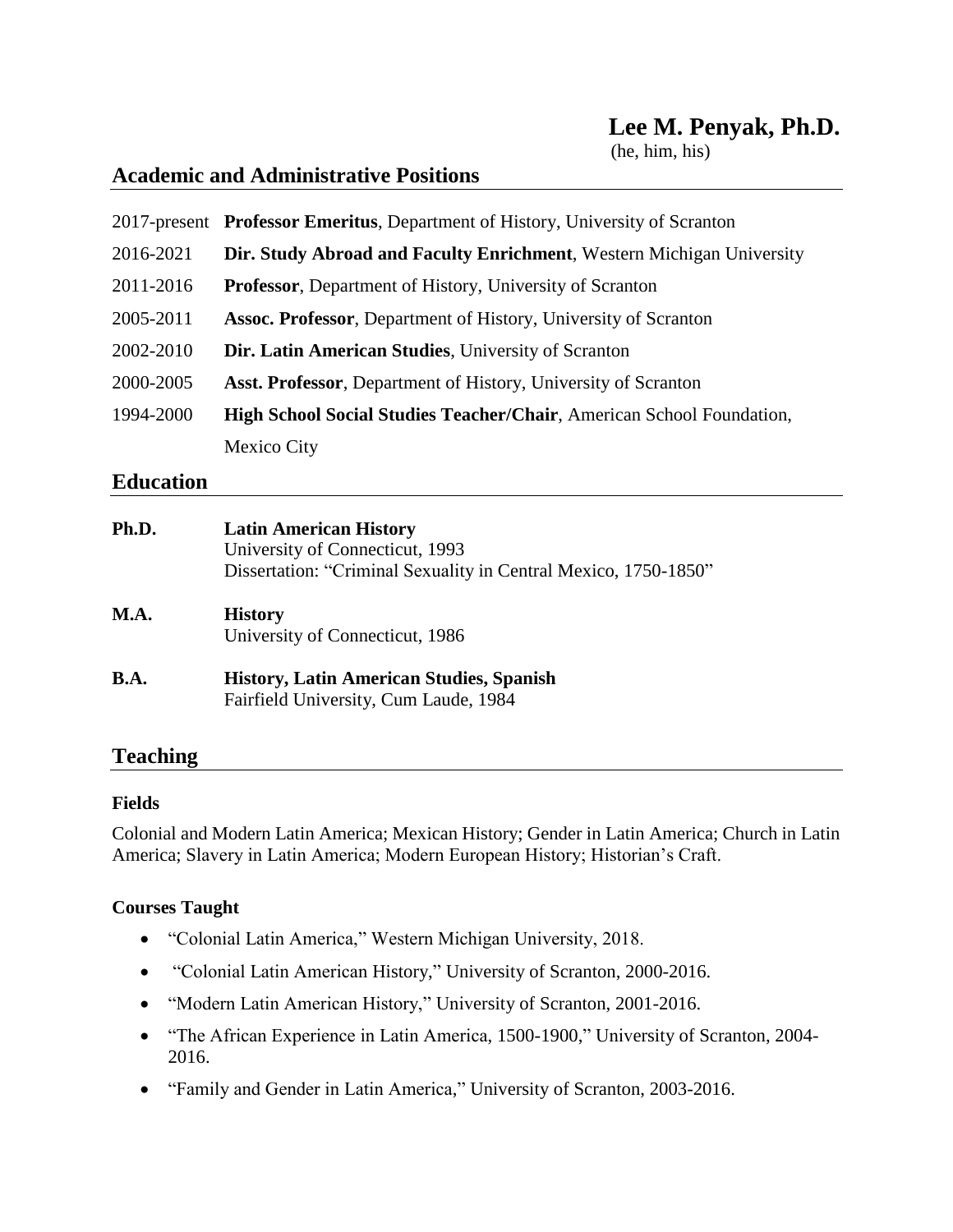- "Seminar in Mexican History," University of Scranton, 2001-2016.
- "The Craft of the Historian," University of Scranton, 2005-2016.
- "Women, Race, and Religion in Latin America," The Schemel Forum, University of Scranton, Spring, 2015.
- "Freshman Seminar," University of Scranton, 2004.
- "Europe: 1815-Present," University of Scranton, 2001.
- "Europe: 1300-1815," University of Scranton, 2000.
- "Historia de México," Colegio Americano, Mexico City, 1994-2000.
- "Twentieth-Century Mexico in Latin American Perspective," University of Minnesota (Cemanahuac Educational Community in Cuernavaca, Morelos, Mexico), 1996-99.
- "Modern Mexico: The Century after Independence," University of Calgary (Study Abroad Program in Morelia, Michoacán, Mexico), 1997.
- "Mexico: Roots and Traditions to Independence," University of Calgary (Study Abroad Program in Morelia, Michoacán, Mexico), 1996.
- "Mexico in the Twentieth Century," University of Minnesota (Cemanahuac Educational Community in Cuernavaca, Morelos, Mexico), 1995-96.
- "Latin America During the National Period," University of Connecticut at Stamford, 1993.
- "Modern Europe," University of Connecticut at Stamford, 1993.
- "Modern Europe," University of Connecticut at Storrs, 1991.
- "Roots of Western Experience to 1500," University of Connecticut at Avery Point, 1989.
- "Study Skills: Critical Reading and Writing," University of Connecticut, 1986, 1987.

## **Publications**

Google Scholar: https://scholar.google.com/citations?user=OMJknzMAAAAJ&hl=en

#### **Books**

- (with Walter J. Petry) *Religion and Society in Latin America: Interpretive Essays from Conquest to Present* (Maryknoll, NY: Orbis Books, October, 2009). Pp. Xxii, 298. Maps. Tables. Notes. Index. [ISBN: 978-1-57075-850-8]
- *Vida y muerte de una cultura regional: La hacienda de Bledos en las memorias de Octaviano Cabrera Ipiña* (San Luis Potosí: Colegio de San Luis Potosí; Archivo Histórico del Estado de San Luis Potosí, 2007). Pp. 648. Maps. Illustrations. Tables. Notes. Photographs. Bibliography. Index. [ISBN: 970-762-025-0]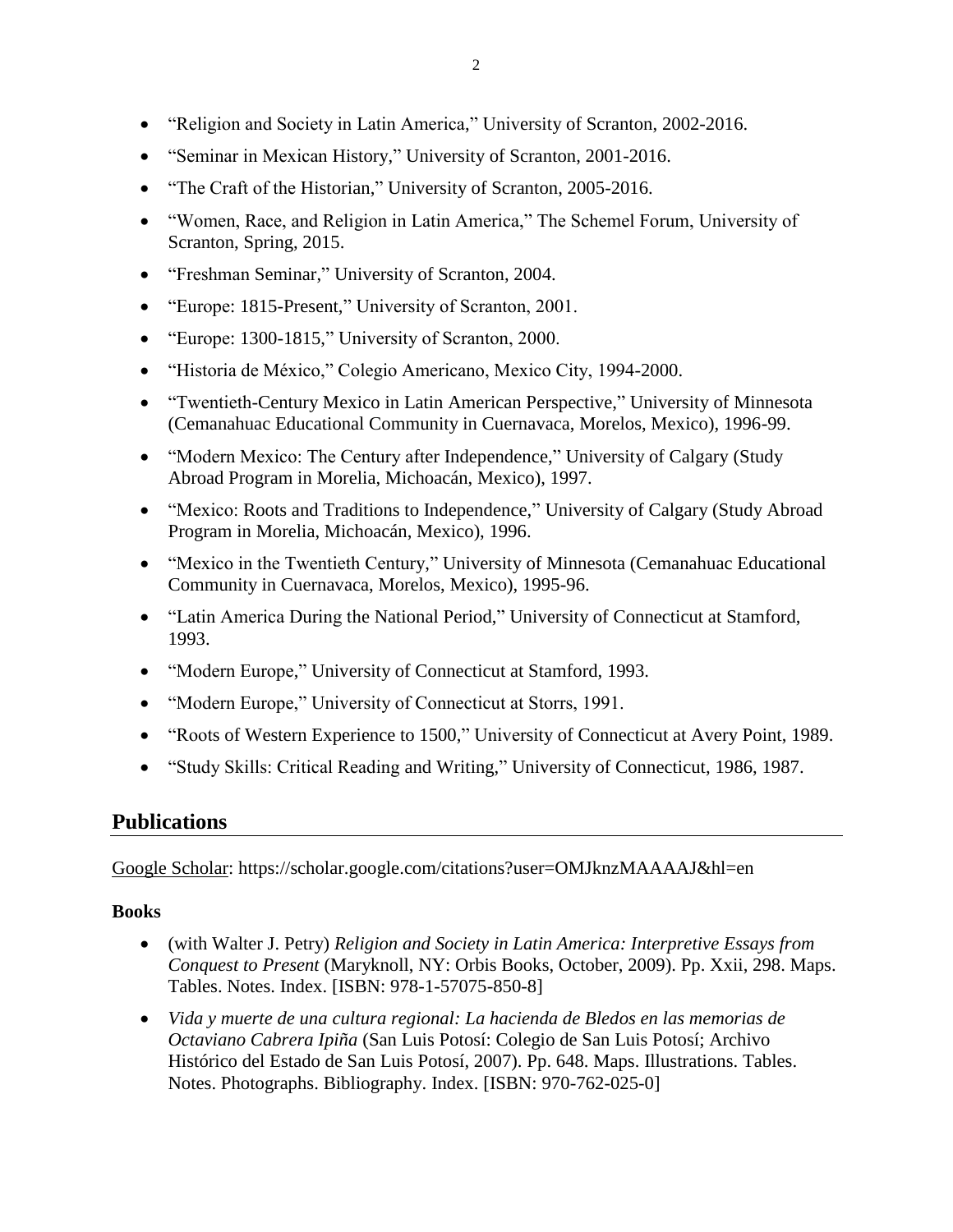- (with Walter J. Petry) *Religion in Latin America: A Documentary History* (Maryknoll, NY: Orbis Books, 2006). Pp. Xxiv, 423. Maps. Tables. Notes. Index. [ISBN: 978-157- 075-5]
- *El Ramo de Penales del Archivo Judicial del Tribunal Superior de Justicia* (Mexico: Instituto Mora Press, 1993). Pp. 142 pp. Tables. Notes. [ISBN: 968-638-299-2]

#### **Refereed Articles and Book Chapters**

- "Incestuous Natures: Consensual and Forced Relations in Mexico, 1740-1854" (Chapter 8). In *Sexuality and the Unnatural in Colonial Latin America*, Zeb Tortorici, ed. (Oakland: University of California Press, 2016), 162-187.
- "The Inquisition and Prohibited Sexual Artwork in Late Colonial Mexico." *Colonial Latin American Review* 24:3 (2015), 421-436.
- "Temporary Transgressions, Unspeakable Acts: Male Sodomy in Late-Colonial Mexico, 1744-1843." *Colonial Latin American Historical Review* 17:4 (Fall 2008, © 2012): 329- 359.
- (with Thomas A. Guiler) "Braceros and Bureaucracy: Mexican Guest Workers on the Delaware, Lackawanna & Western Railroad During the 1940s." *Pennsylvania History: A Journal of Mid-Atlantic Studies* 76:4 (Fall 2009): 422-469.
- (with Walter J. Petry) "Introduction: Five Hundred Years of Evangelizing Latin America." In Lee M. Penyak and Walter J. Petry, eds. *Religion and Society in Latin America: Interpretive Essays from Conquest to Present*. (Maryknoll, NY: Orbis Books, 2009), 1-14.
- (with Walter J. Petry) "The Right to Appropriate, The Duty to Evangelize: Spain and the Conquest of the New World." In Lee M. Penyak and Walter J. Petry, eds. *Religion and Society in Latin America: Interpretive Essays from Conquest to Present*. (Maryknoll, NY: Orbis Books, 2009), 15-50.
- (with Pilar García-Fabregat) "Manuel D. Asúnsolo y su paso por la revolución mexicana." *Revista de Historia de América* 136 (2005): 77-101.
- "Obstetrics and the Emergence of Women in Mexico's Medical Establishment." *The Americas* 60:1 (July 2003): 59-85.
- (with Verónica Vallejo) "Expectations of Love in Troubled Mexican Marriages During the Late-Colonial and Early-National Periods." *The Historian* 65:3 (Spring 2003): 563- 586.
- "Midwives and Legal Medicine in Mexico, 1740-1846." *Journal of Hispanic Higher Education*. 1:3 (July 2002): 251-266.
- (with Pamela Duray) "Oral History and Problematic Questions Promote Issues-Centered Education." *The Social Studies*. 90:2 (March/April 1999): 68-71.
- "Safe Harbors and Compulsory Custody: *Casas de Depósito* in Mexico, 1750-1865." *Hispanic American Historical Review*. 79:1 (February 1999): 83-99.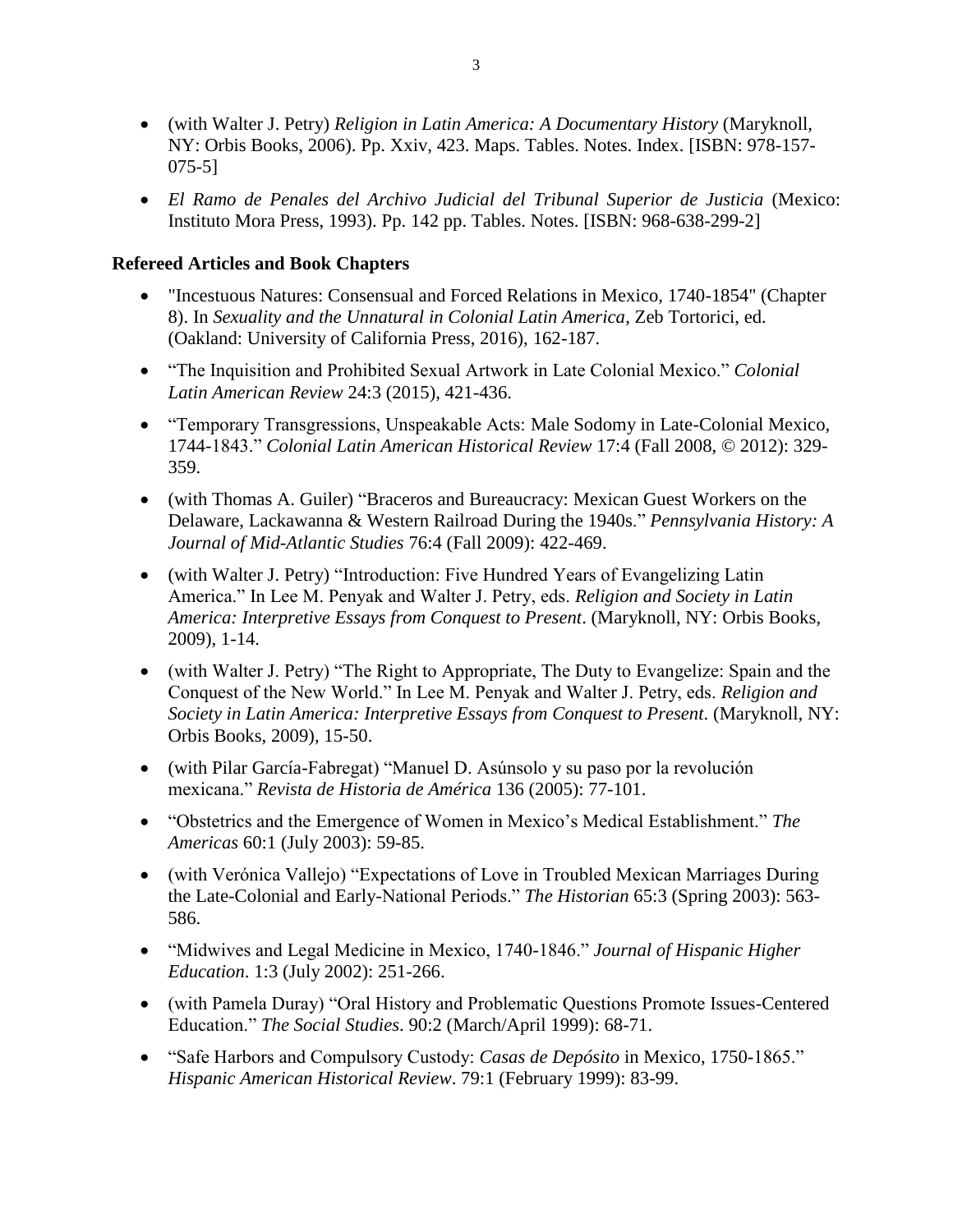- (with Pamela Duray) "Past Meets Present: A Small Mexican Town as Classroom." *Social Education*. 60:7 (November/December 1996): 402-406.
- "Excusas válidas e inválidas ante la corte mexicana, 1756-1846." *Extenciones* 1:1 (1994): 53-60.
- "Más que sólo la destrucción de la Leyenda Negra: Un vistazo a los estudios actuales sobre la Inquisición Española." *Cuadernos Para la Historia de la Evangelización en América Latina*. 4 (1989): 77-86.
- "Ríos Montt and Guatemala's Military: The Politics of Puppetry." *Revista de Historia de América.* 108 (July-December 1989): 131-147.

#### **Encyclopedia Entries**

- (with Zeb Tortorici) "Sins Against Nature in Colonial Latin America" in *Global Encyclopedia of Gay, Lesbian, Bisexual, Transgender, and Queer (LGBTQ) History,*  edited by Chiang, Howard. (Farmington Hills, MI: Charles Scribner's Sons, 2019): III: 1494-1501. (ISBN: 978-068-432-553-8)
- (with Walter J. Petry) "Roman Catholicism in Latin America" in *Encyclopedia of Latin American Religions*, edited by Gooren, Henri P. (Switzerland: Springer International Publishing, 2019 [2016]), pp. 1374-1388. (ISBN: 978-331-908-956-0)
- "Cristero Rebellion (1927-1929)" in *Encyclopedia of Modern Christian Politics, Vol. I,* edited by Domenico, Roy P. and Mark Y. Hanley (Westport and London: Greenwood Press, 2006), pp. 150-152.
- "Father Miguel Hidalgo (1753-1811)" in *Encyclopedia of Modern Christian Politics*, *Vol. I,* edited by Domenico, Roy P. and Mark Y. Hanley (Westport and London: Greenwood Press, 2006), pp. 268-269.

#### **Book Reviews**

- Local Church, Global Church: Catholic Activism in Latin America from Rerum novarum *to Vatican II.* By Stephen J.C. Andes and Julia G. Young, eds. Reviewed in *Journal of Jesuit Studies* 4 (2017): 729-732.
- *Religious Transformations in the Early Modern Americas*. By Stephanie Kirk and Sarah Rivett, eds., Reviewed in *The Catholic Historical Review* 102:2 (Spring 2016): 437-439.
- *Mothers Making Latin America: Gender, Households, and Politics Since 1825*. By Erin E. O'Connor, Reviewed in *Canadian Journal of Latin American and Caribbean Studies* 40:2 (2015): 315-317.
- *Object and Apparition: Envisioning the Christian Divine in the Colonial Andes*. By Maya Stanfield-Mazzi, Reviewed in *Canadian Journal of History* 50:1 (Spring-Summer, 2015): 188-190.
- *Violent Delights, Violent Ends: Sex, Race, & Honor in Colonial Cartagena de Indias*. By Nicole von Germeten. Reviewed in *The Americas* 71:2 (October 2014): 357-358.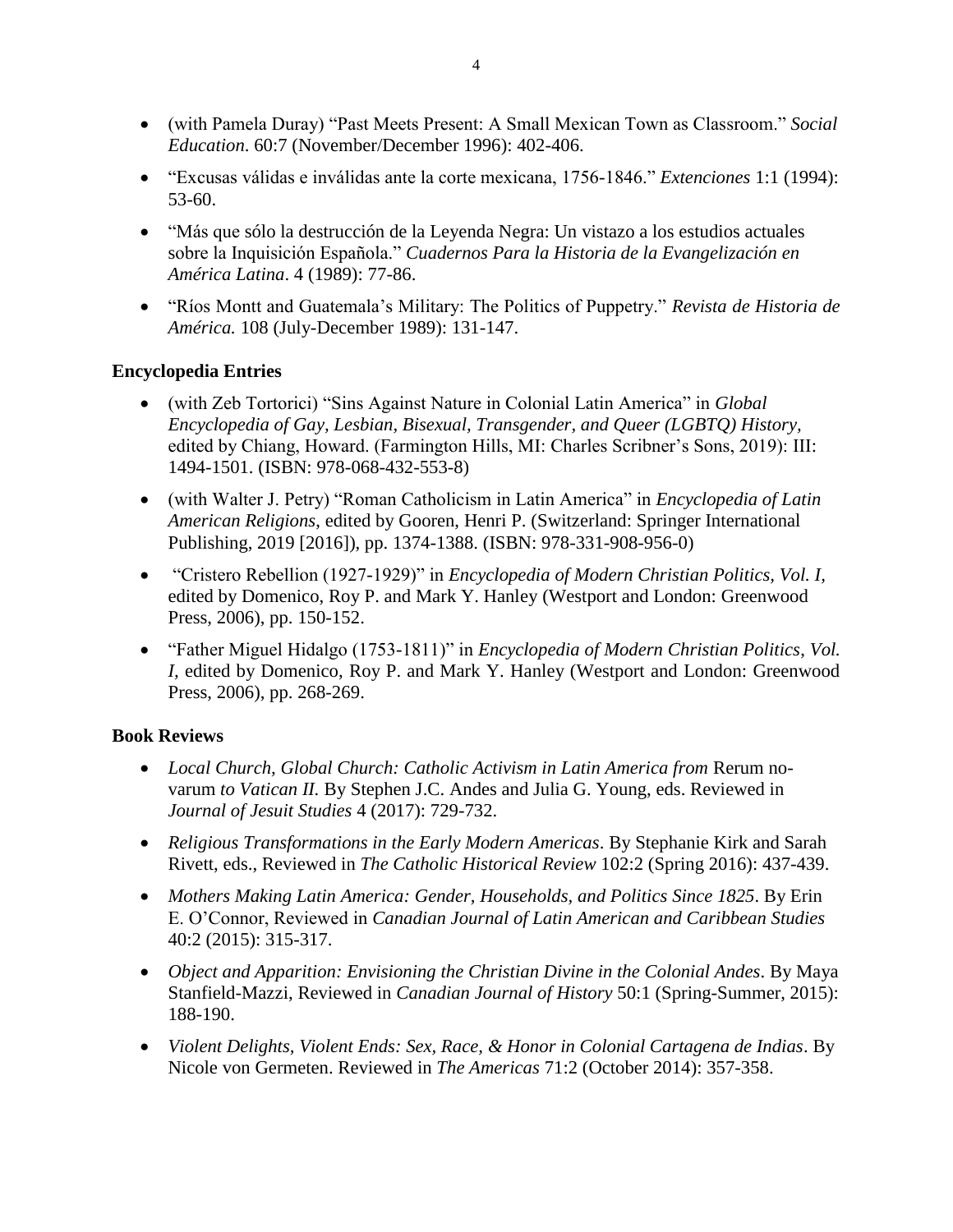- *Gender and the Negotiation of Daily Life in Mexico, 1750-1856*. By Sonya Lipsett-Rivera. Reviewed in *Mexican Studies/Estudios Mexicanos*, 29:2 (Summer 2013): 545- 548.
- *New Worlds: A Religious History of Latin America*. By John Lynch. Reviewed in *Journal of World History*, 24:2 (June 2013): 451-453.
- *Religious Pluralism, Democracy, and the Catholic Church in Latin America*. By Frances Hagopian, ed. Reviewed in *Journal of Church and State*, 52:4 (Autumn 2010): 740-743.
- All Can Be Saved: Religious Tolerance and Salvation in the Iberian Atlantic World. By Stuart B. Schwartz. Reviewed in *The Hispanic Outlook in Higher Education*, 20:16 (May 17, 2010): 27.
- *The Imagined Underworld: Sex, Crime, and Vice in Porfirian Mexico City.* By James Alex Garza. Reviewed in *The Hispanic American Historical Review* 89:2 (May 2009): 370-71.
- *Conversion of a Continent: Contemporary Religious Change in Latin America*. By Timothy J. Steigenga and Edward L. Cleary, eds. Reviewed in *Journal of Church and State*, 50:2 (Autumn 2008): 595-597.
- *Problems in Modern Latin American History: Sources and Interpretations*. By John Charles Chasteen and James A. Wood, eds. Reviewed in *The Hispanic Outlook in Higher Education*, 15:26 (September 26, 2005): 54.
- *Simón Bolívar: Liberation and Disappointment*. By David Bushnell. Reviewed in *The Hispanic Outlook in Higher Education*, 14:20 (July 12, 2004): 41.
- *State and Society in Spanish America during the Age of Revolution*. By Victor M. Uribe-Uran, ed. Reviewed in *The Americas* 59:1 (July 2002): 124-125.
- *Born in Blood and Fire: A Concise History of Latin America*. By John Charles Chasteen. Reviewed in *The Hispanic Outlook in Higher Education*, 12:12 (March 25, 2002): 46.
- *Colonial Lives: Documents on Latin American History, 1550-1850*. By Richard Boyer and Geoffrey Spurling, eds. Reviewed in *The Hispanic Outlook in Higher Education*, 11:14 (April 23, 2001): 52.
- *Mexico's Hidden Revolution: The Catholic Church in Law and Politics Since 1929*. By Peter Lester Reich*.* Reviewed in *Religious Studies Review*, 23:4 (October 1997): 420.

## **Professional Presentations/Chair/Discussant**

- "Innovative Approaches to Expanding Study Abroad Participation to Underrepresented Populations." (poster) NAFSA 2020 National Conference. St. Louis, MO, 2020 (cancelled due to Covid-19).
- "Perspective, Preparation, and Protocol: Explaining International Crisis Planning to Families and Administrators." NAFSA Region V. Milwaukee, WI, 2019.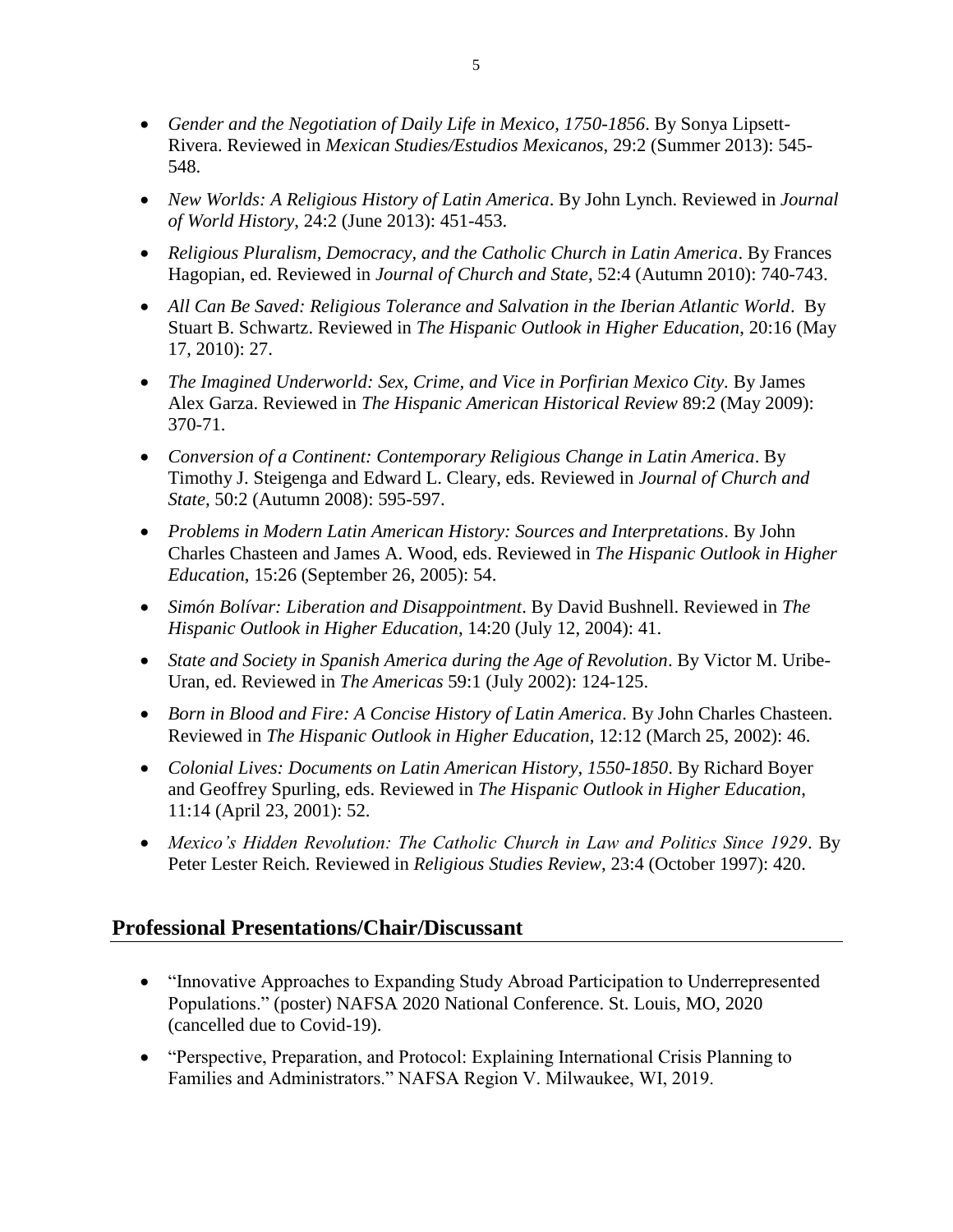- "Getting the Most Out of Terra Dotta's Study Abroad Software: Workflow and Process Efficiency for Faculty-Led Programs." Michigan Association of International Educators. Grand Rapids, MI, 2019.
- "Serving High-Need Students in Study Abroad." NAFSA Region V. Schaumburg, IL, 2018.
- "Measuring Intercultural Competency of WMU Study Abroad Students." Assessment in Action Conference. Western Michigan University, 2018.
- "A Participatory Approach for Designing Strategies to Promote Diversity: A Case Study in Communication and Study Abroad." Michigan Academy of Science, Arts & Letters. Kalamazoo, MI, 2017.
- "Sex Crime in Late Colonial Mexico City." National Association of Hispanic and Latino Studies, Baton Rouge, LA, 2011.
- "The Core Set of Iberian Assumptions and the Conquest of America." American Academy of Religion, Montreal, 2009.
- "Stirring and Suppressing Emotions: Lust in Late Colonial Mexico." Rocky Mountain Conference on Latin American Studies, Santa Fe, NM, 2009.
- "The Inquisition and Prohibited Sexual Artwork in Late Colonial Mexico." American Historical Association/Conference on Latin American History/Committee on Lesbian and Gay History, New York, 2009.
- (with Thomas Guiler) "Mexican Guest Workers on the Delaware, Lackawanna, and Western Railroads During the 1940's." Phi Alpha Theta Pennsylvania Regional Conference, Ursinus College, 2008.
- "Militant Spanish Catholicism and the Conquest." National Association of Hispanic and Latino Studies, Baton Rouge, LA, 2008.
- "You Want Me to Wear What? Experiences as a Foreigner in Mexican Archives." Mid-Atlantic Regional Archives Conference, Scranton, PA, 2007.
- Chair and Discussant. "Oral Histories, Local Archives and Original Scholarship." Alive to the Call: Women of Northeastern Pennsylvania, 1880-1935, Scranton, PA, 2007.
- "Along for the Ride: General Manuel D. Asúnsolo and the Mexican Revolution." National Association of Hispanic & Latino Studies, Baton Rouge, LA, 2007.
- (with Walter J. Petry) "The Church, Slavery, and Afro-Christian Culture in Latin America," Sponsored by Black Studies, and Latin American and Caribbean Studies, Fairfield University, Fairfield, CT, 2006.
- "Violencia hacia las mujeres: Visión histórica y actual," Sponsored by The Gender Project and the Department of Psychology, Universidad Iberoamericana, Mexico City, 2005.
- "Teen Realities: Political, Social, and Cultural Issues Facing Mexican Youth," Sponsored by Latin American Studies and the Department of History, Fairfield University, Fairfield, CT, 2005.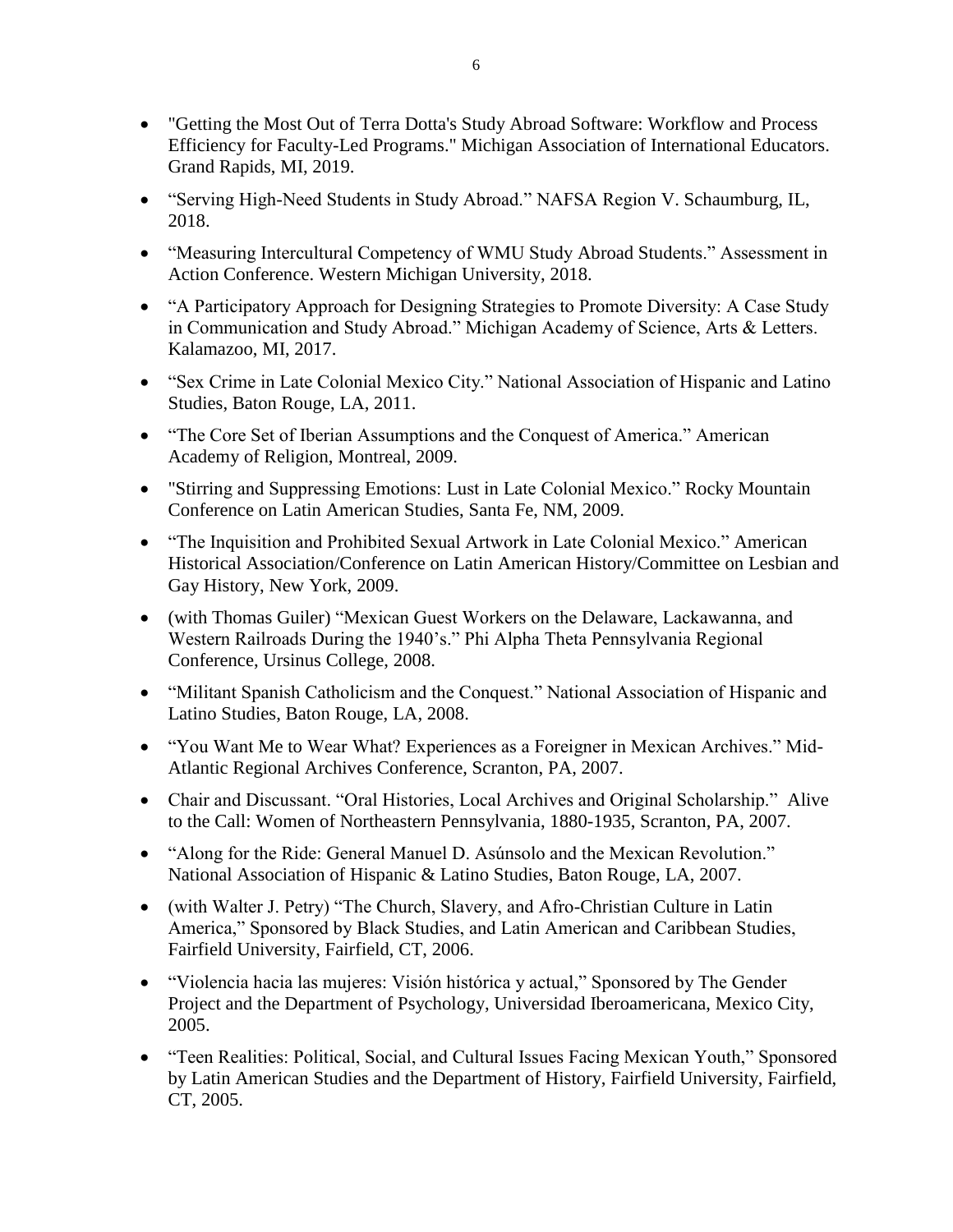- "Documenting Spousal Abuse in Mexico City, 1750-1850," Research Seminar Series. University of Scranton, Scranton, PA, 2005.
- "Midwives and Scientific Birthing in 20<sup>th</sup>-Century Mexico." National Association of Hispanic & Latino Studies, Houston, TX, 2004.
- "Interpersonal Relations in Mexican Society: Gender Stereotypes and the Extended Family." Sponsored by Latin American Studies and the Department of History, Fairfield University, Fairfield, CT, 2003.
- Chair and Discussant. "Panel on Hispanic Catholicism." *American Catholic Historical Association*, University of Scranton, Scranton, PA, 2003.
- (with Verónica Vallejo) "Domestic Violence in Colonial Mexico." Phi Alpha Theta New Jersey Regional Conference, Caldwell College, 2002.
- "Women in Mexico's Medical Establishment during the Nineteenth and Twentieth Centuries." The History of Science Society, Denver, CO. 2001.
- "La obstetricia en México y el surgimiento de la mujer en la medicina profesional, siglos XIX-XX." PHTV: Public Television (www.potencialhumanotv.com), Mexico City, 2001.
- "Expert Medical Testimony by Mexican Midwives, 1740-1850." National Association of Hispanic & Latino Studies, Houston, TX, 2001.
- "Writing History to Suit the Government: Porfirio Díaz and Mexican Historiography in the Twentieth Century." Humanities Institute, College of Arts and Sciences. Fairfield University, Fairfield, CT, 1999.
- "The History of Modern Mexico through Murals." Conference on Linking International Students through the Model United Nations. Flint Educational Community, Flint, MI, 1998.
- "The Oral History Project: Curriculum Integration through Field-Study Excursions." National Conference for the Social Studies, Cincinnati, OH, 1997.
- "Foreign Language Study Across the College Curriculum: Spanish Documents that Place Modern Europe in Latin American Perspective." Conference on Europe: Unity and Diversity. University of Connecticut and Marianapolis Preparatory School, Thompson, CT, 1997.
- "Protecting and Punishing Deviant Women: The *Casa de Depósito* in Mexico, 1750- 1820." Conference on Latin American History, American Historical Association, San Francisco, CA, 1994.

## **Awards/Grants**

- Institute of International Education, American Passport Program grant (\$3,625), 25 free passports to underserved students, 2021.
- Co-author, "Sustaining Natural Ecosystems: A WMU Service-Learning Program Abroad." WMU Sustainability Grant [supplies for project in Guatemala], 2019. \$1,750.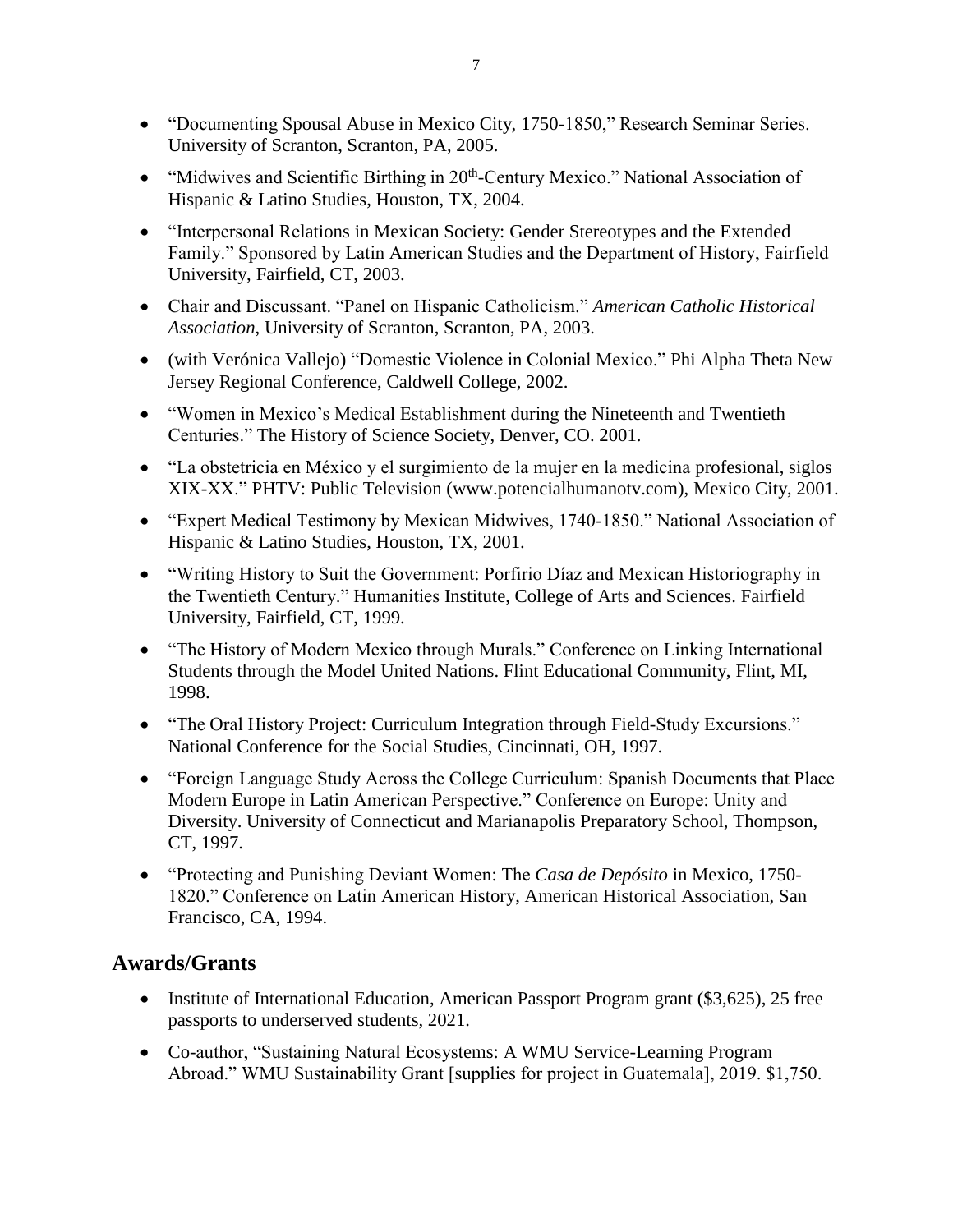- Co-author, "CIEE Passport Caravan at WMU." CIEE [100 free passports to high-need students], 2018. \$11,000.
- Co-author, "Measuring Intercultural Competence of WMU Study Abroad Students." Western Michigan Assessment Fellows Grant, 2017." \$4,000.
- Catholic Press Association 3<sup>rd</sup> Place, Category of "History" for co-edited 2009 Orbis Book publication, *Religion and Society in Latin America: Interpretative Essays from Conquest to Present*.
- Provost's Award for Excellence in Advancing Global Learning, University of Scranton, 2009.
- Luso-American Foundation Scholarship (Program in Portuguese), University of Massachusetts, Dartmouth, 2007.
- Catholic Press Association 1<sup>st</sup> Place, Category of "Reference Work" for co-edited 2006 Orbis Book publication, *Religion in Latin America: A Documentary History*.
- "Who's Who Among America's Teachers," 2006.
- Internal Research Grants, University of Scranton, 2001-2009.
- Faculty-Directed Student Summer Program (Mexico City), 2001; (Scranton), 2007.
- Search Associates International School Teacher of the Year, 1998-1999.The Donald B. Hoffman Graduate Scholarship Award, Phi Alpha Theta, 1991.
- The Albert J. Beveridge Grant for Research in the History of the Western Hemisphere, American Historical Association, 1991.
- Fulbright-Hays Foundation Fellowship to Mexico, 1989-90.
- U.S. Department of Education Title VI Foreign Language and Area Studies Fellowship for 1987-88 (Guatemala).
- U.S. Department of Education Title VI Fellowship for Intensive Language Study, 1986 (Spain).

## **Select Training/Workshops/Certificate Programs Related to Study Abroad**

- Webinar on "Supporting online students with disabilities," Innovative Educators, 2021.
- Campus Security Authority and Designated Official Training: Clery and Title IX, 2021.
- Global Senior Leadership Symposium, AIEA, Forum, EF, select universities, December, 2020.
- Webinar on "State of Diversity & Inclusion in International Education," Diversity Abroad, November 19, 2020.
- Diversity, Equity and Inclusion –DEI—Trainings: Diversity Education, LGBT student services, Office of Institutional Equity, Human Resources, WMU, 2019.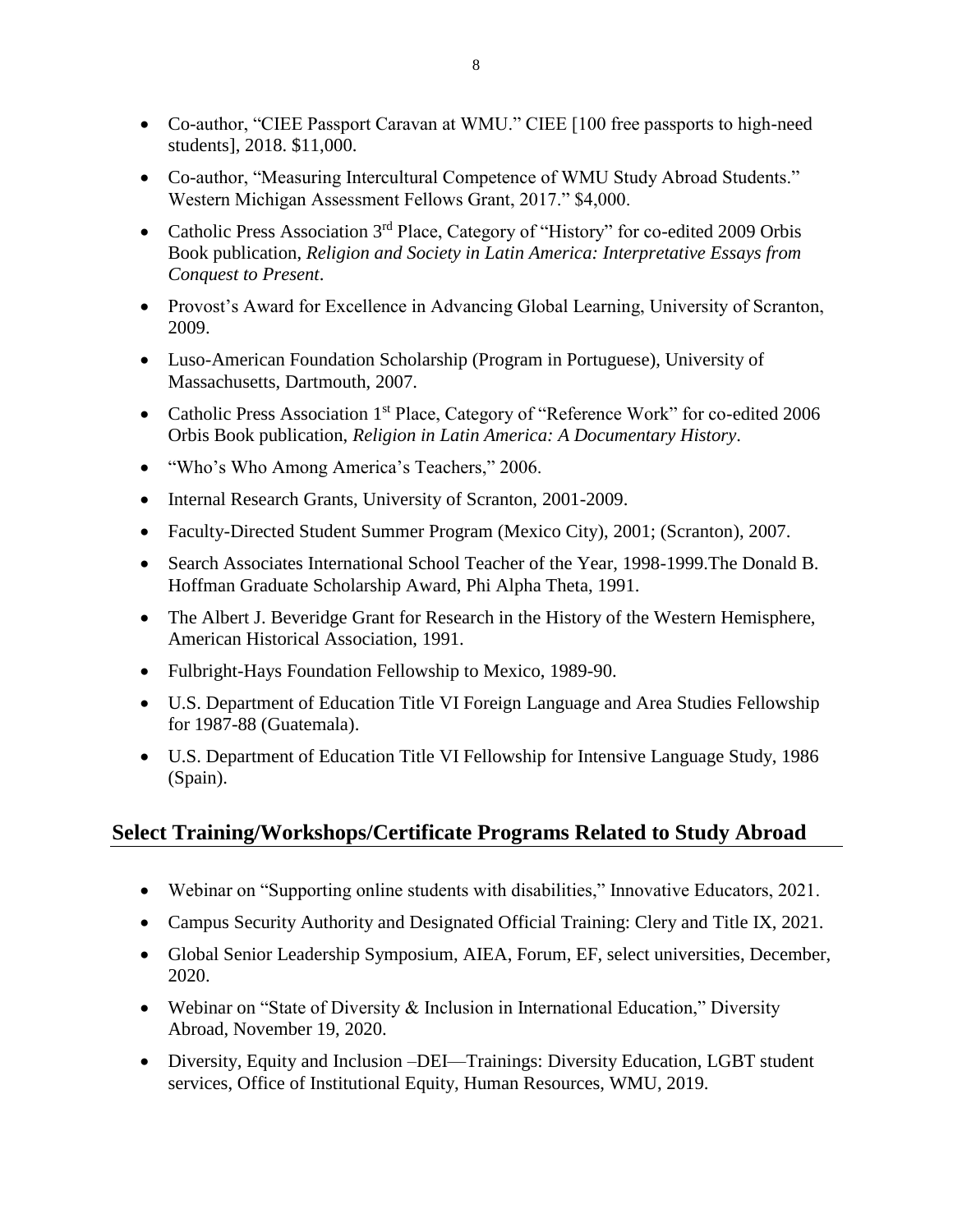- Workshop on Intercultural Learning by Institute for Cross-Cultural Teaching and Learning, Nebraska Wesleyan University, 2019.
- Overseas Security Advisor Council. "Travel Safety and Security." Lexington, KY, 2019.
- Overseas Travel Safety, Bureau of Consular Affairs, U.S. Department of State, Conference. Chicago, 2019.
- NAFSA Management Development Program (Workshop). Evanston, IL, 2019.
- Fellow of "Global Citizenship Alliance." Workshop participant, Mondsee, Austria, 2019.
- Workshops on "Mental Health and Study Abroad, "Health and Risk Management," and "Student Selection" by FORUM, Seattle, WA, 2017.
- "The Clery Act, Title IX, and VAWA" workshop by FORUM, Dayton, Ohio, 2016.

# **Select University Service (Western Michigan University), 2016-2021**

- "Western Cares: Helping Students in Distress" (workshop), 2021
- Haenicke Institute for Global Education (HIGE), Leaders Committees: Planning, Strategic, Operations
- HIGE Global Partnerships Symposia (frequent participant)
- International Education Committee (subcommittee of Faculty Senate), permanent member
- Diversity Awards Selection Committee
- LBGT Advisory Committee
- Gilman official university advisor
- College of Health and Human Services International Committee
- Collaborative Risk/Opportunity Management (CROM), Team 1
- Signature Program Advisory Board (Pathway champion)
- Global and Languages Learning Committee
- Phi Beta Kappa (Vice President 2018-2020, Members in Course Committee, 2017-2020)
- Broncos First (Professional Learning Community), 2016-2018
- Assessment Fellows Group
- German Study Abroad Selection Committee
- Japanese Study Abroad Selection Committee
- HIGE Diversity Council
- Nihon Passport Committee
- Passport Acceptance Agent (2018-2020)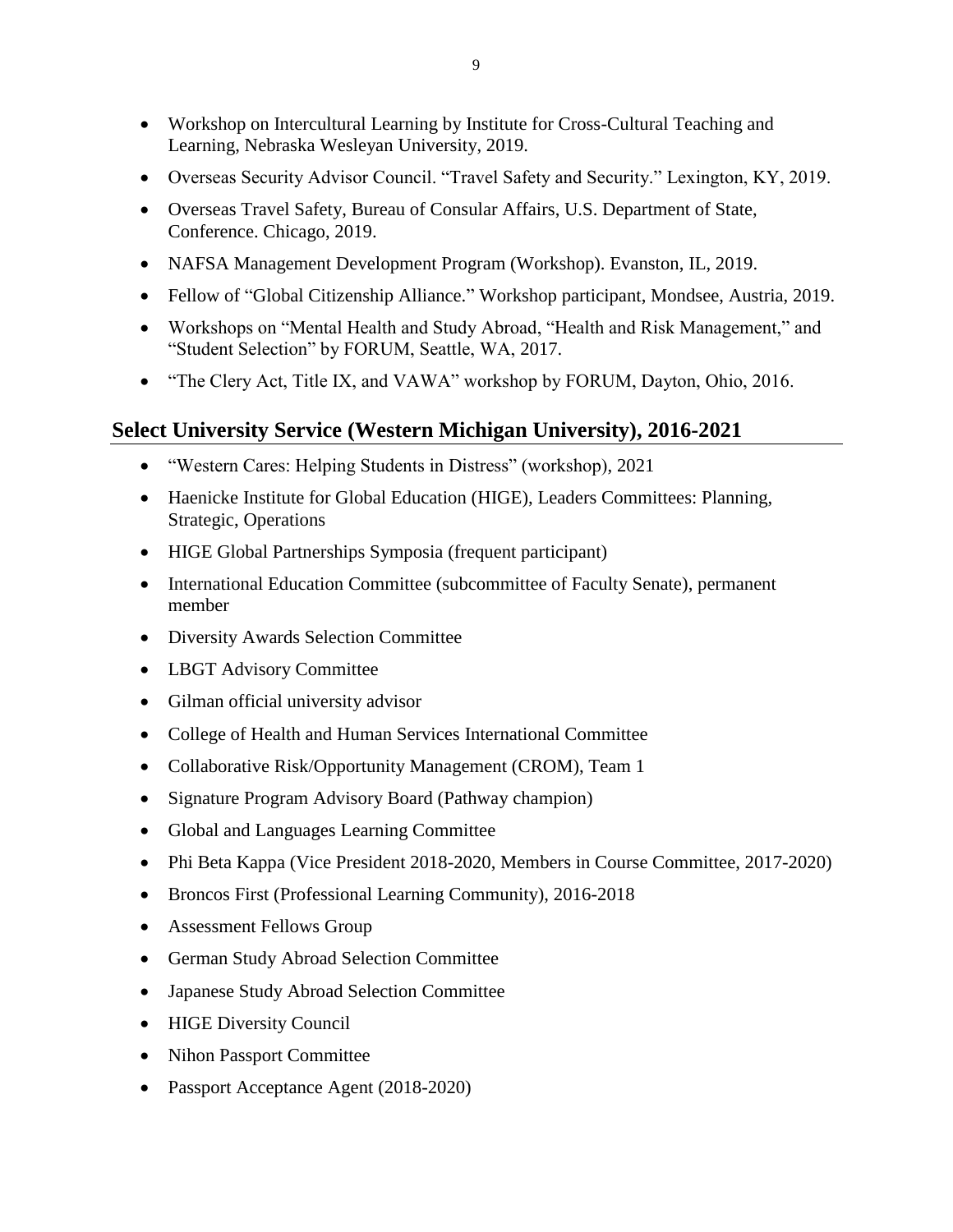• Medallion Scholarship Observer/Evaluator, 2018

## **Select University Service (University of Scranton), 2000-2016**

- History Department (student advisor, Open Houses, search committees)
- Member of Latin American Studies and frequent director, 2002-2016
- Member of Women's Studies and occasional steering committee member, 2001-2016
- College of Arts and Sciences (CAS) assessment subcommittee, 2014-2016
- Member of faculty gay-straight alliance, 2005-2016
- Faculty Handbook Committee, 2014-2016
- Handbook subcommittee member for interdisciplinarity, 2014-2016
- Faculty senator and alternate senator, elected sporadically between 2002-2010
- Phi Beta Kappa advisory key-holders committee, 2008-2009
- Faculty participant in Special Jesuit Liberal Arts (Honors) Program, 2001-2004
- Board member of Center for Teaching and Learning Excellence, 2005-2006
- CAS Faculty Advisor, 2003-2004
- Honors Program Council, 2001-2007
- Faculty-Directed Student Summer Research Program, 2001, 2008
- Translator and thrice co-director of 4 Faculty/Staff 10-day programs to El Salvador, 2001-2005

## **Professional Affiliations/Associations**

- Alpha Mu Gamma, University of Scranton
- Alpha Sigma Nu, Fairfield University
- American Historical Association, Frequent Member
- Conference on Latin American History, Frequent Member
- Michigan Association of International Educators, Member
- Midwest Association for Latin American Studies, Life Member
- NAFSA: Association of International Educators, Frequent Member
- Phi Alpha Theta, Fairfield University
- Phi Beta Kappa, University of Connecticut (314775)
- Rocky Mountain Council for Latin American Studies, Life Member